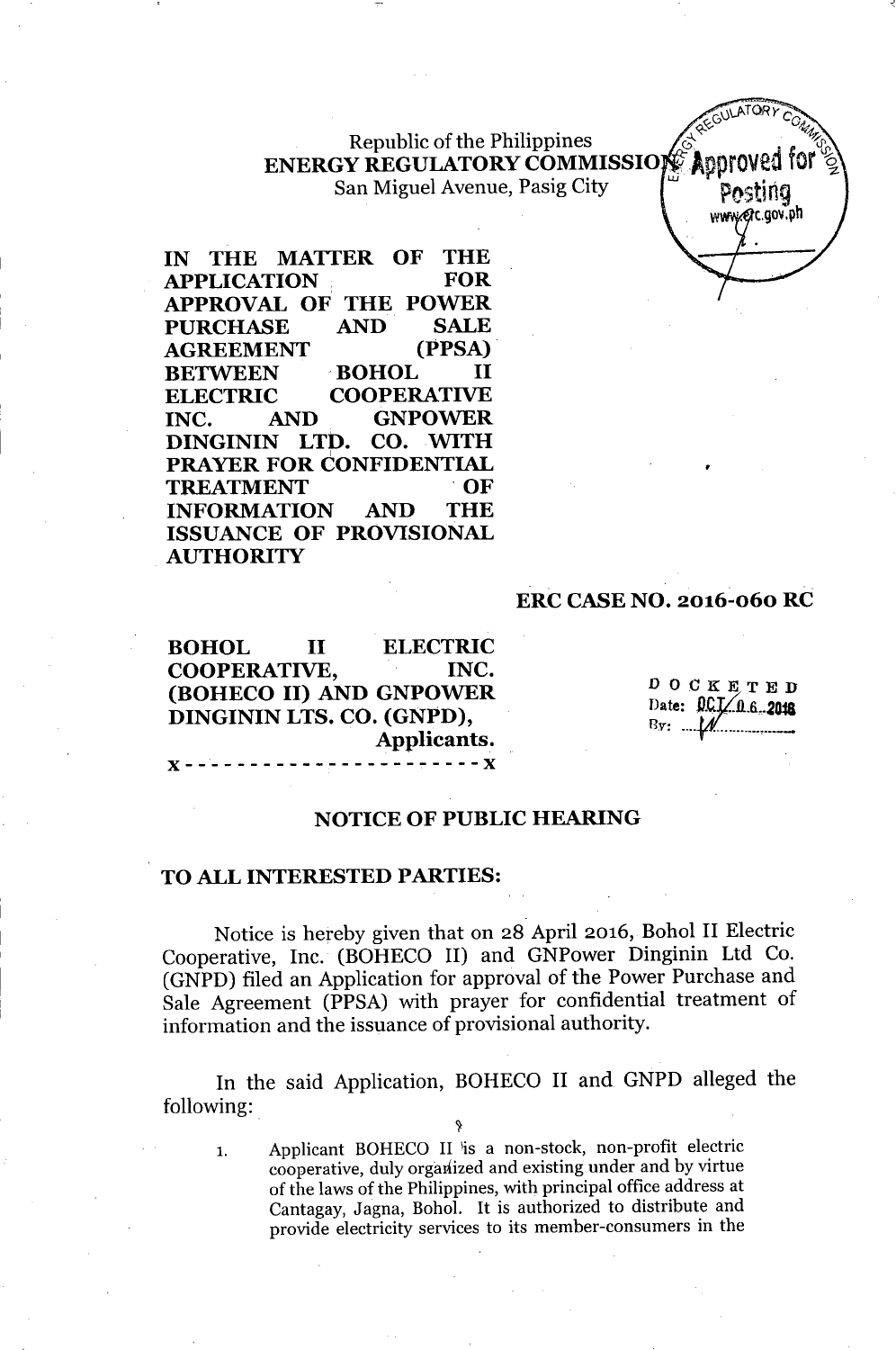## **ERC CASE NO. 2016-060 RC NOTICE OF PUBLIC HEARING/29 SEPTEMBER 2016 PAGE20F16**

Municipalities of Alicia, Anda, Bien Unido, Buenavista, Candijay, Dagohoy, Danao, Duero, Garcia, Guindulman, Jagna, Getafe, Mabini, Pilar, Carlos P. Garcia, San Miguel, Sierra Bullones, Talibon, Trinidad, Ubay, Valencia, , all in the Province of Bohol (collectively, the "Franchise Area").

2. Copies of BOHECO II's Articles of Incorporation, By-Laws, Certificate of Registration and Certificate of Franchise are attached as follows:

| <b>Annex</b>   | Document                                                                              |
|----------------|---------------------------------------------------------------------------------------|
| $\overline{N}$ | <b>BOHECO II's Articles of Incorporation</b>                                          |
| $\overline{R}$ | BOHECO II's By-laws                                                                   |
| ``C"           | Certificate of Registration with the National<br>Electrification Administration (NEA) |
| $\mathbf{m}$   | Certificate of Franchise                                                              |

- 3. Meanwhile, Applicant GNPD is a duly registered limited partnership organized and existing under Philippine laws, engaged in the business of developing, constructing, operating and owning power generation facilities and in the sale and trade of electric power. Its principal office is at 28<sup>th</sup> Floor, Orient Square Building, Don Francisco Ortigas, Jr. Road, Ortigas Center, Pasig City.
- 4. Applicant GNPD's owners and development team, at the time of the privatization of NPC/PSALM's assets, focused on the development and construction of the first large-scale power plant in the Philippines, the 2x300MW coal-fired power plant of GNPower Mariveles Coal Plant Ltd. Co., after the enactment of EPIRA to support the government's call for additional capacity to meet the growing power demand. It also encouraged other independent power producers (IPPs) to build and add new capacity that led to our current state of a stable supply in Luzon.
- 5. Applicant GNPD's pertinent documents evidencing its due registration as a limited partnership are appended hereto as follows:

| <b>Annex</b>                            | Document                                                                              |
|-----------------------------------------|---------------------------------------------------------------------------------------|
| $\mathbf{G}$ $\mathbf{R}$ <sup>33</sup> | Certificate of Registration issued by the Securities<br>and Exchange Commission (SEC) |
| $\mathbf{G}(\mathbf{F})$                | <b>GNPD's Articles of Partnership</b>                                                 |

- 6. Applicants may be served with orders, notices and other legal processes of this Honorable Commission through the address of the undersigned counsels.
- 7. By and pursuant to *Sections* 23, 25, 43 *(u),* and 45 *(b)* of *Republic Act No.* 9136, otherwise known as the *Electric Power Industry Reform Act of 2001* (EPIRA Law), its *Implementing Rules and Regulations,* and other pertinent rules and regulations, the instant *Application* for the consideration and approval of the Power Purchase and Sale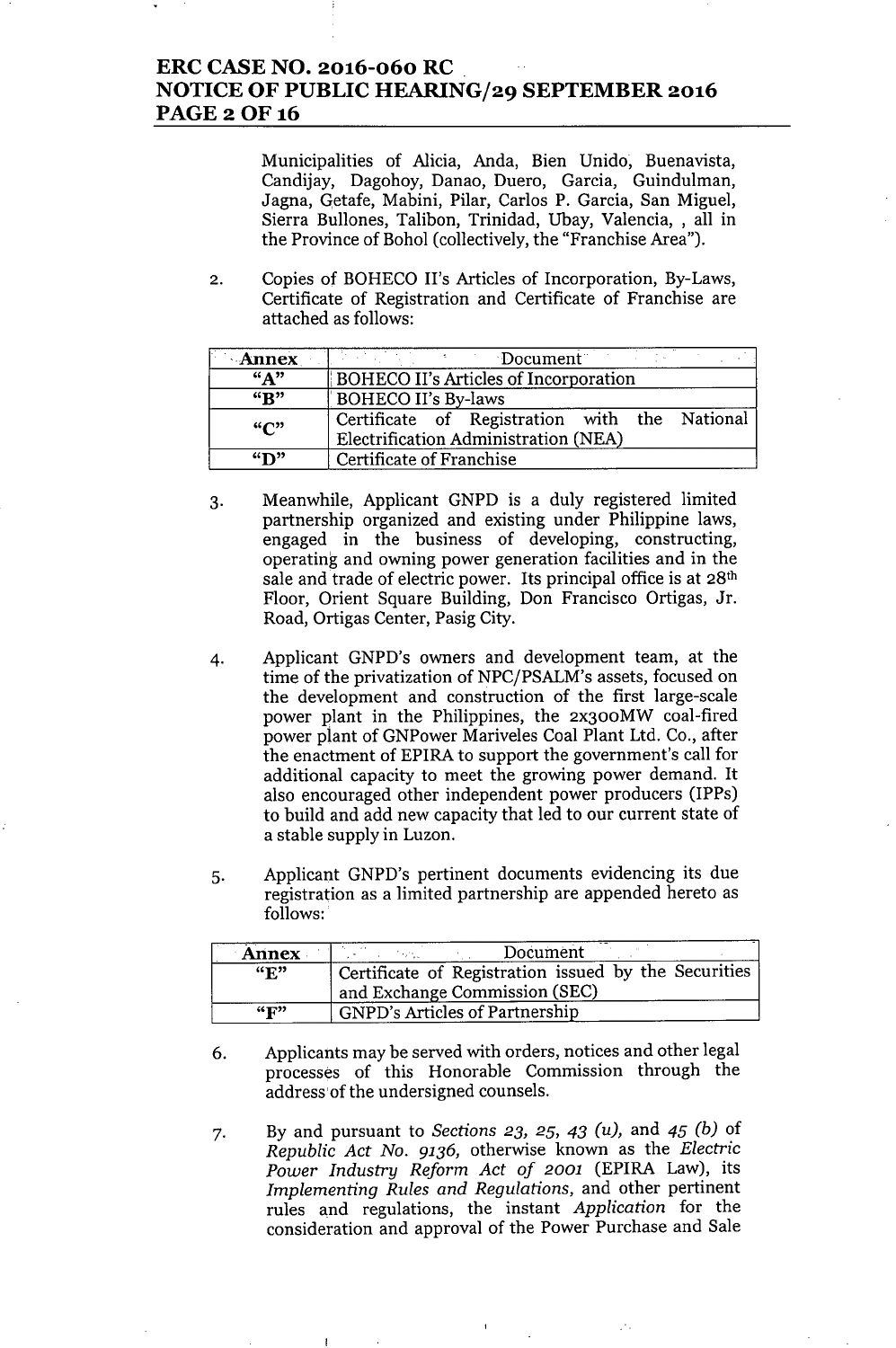# **ERC CASE NO.** 2016-060 **RC NOTICE OF PUBLIC HEARING/29 SEPTEMBER 2016** PAGE 3 OF 16

Agreement (PPSA) executed by and between Applicants BOHECO II and GNPD on 4 April 2016 is herein respectfully filed. A copy of the PPSA is hereto attached as **Annex** "G" and forms an integral part hereof.

### **I. STATEMENTOF FACTS**

### **BOHECOII's Power Supply and Demand Situation** ,

- 8. BOHECd **II,** together with BOHECO **I,** needs to address the insufficiehcy of its power supply due to the increasing demand within its franchise area.
- 9. BOHECQ II currently receives a total of 10 MW from its existing suppliers out of its peak requirement of 19.43 MW. With an' annual average growth rate of 7%, BOHECO II forecasts that its peak demand for the years 2019 to 2023 will significantly increase as presented below:

| <b>FORECASTED DEMAND</b>                            |       |       |       |       |       |
|-----------------------------------------------------|-------|-------|-------|-------|-------|
| <b>YEAR</b><br>2023<br>2022<br>2021<br>2020<br>2019 |       |       |       |       |       |
| Peak                                                | 22.32 | 23.36 | 24.41 | 25.45 | 26.49 |
| Demand<br>(MW)                                      |       |       |       |       |       |

10. BOHECO I and Bohol II Electric Cooperative, Inc. (BOHECO II), collectively, the "1BP ECs", received an unsolicited proposal from GNPower Ltd. Co. for the supply of their aggregated short-term baseload demand for the period December 26, 2018 to December 25, 2019 and medium-term baseload demand for the period December 26, 2018 to December 25, 2023.

### **The Competitive Selection Process**

- 11. Guided by a declared and agreed policy and guidelines as described in the 1BP ECs Rules and Procedures for Unsolicited Proposal, which is Annex A of the Instructions to Proponehts, the 1BP ECs created the Joint Competitive Power Supply Procurement (JCPSP) Board, the 1BP JCPSP Bids and Awards Committee (JBAC) and the 1BP Joint Technical Working Group  $(JTWG)^1$  to conduct the initial evaluation of the unsolicited proposal in order to determine its compliance with 1BPECs' policy and guidelines. A copy of the Instructions to Proponents is attached hereto as **Annex** "H".
- 12. The JTWG found the proposal of GNPower consistent with the criteria set forth in the aforementioned policy and guidelines. A copy of the results of the evaluation is attached hereto as **"Annex** "I".

<sup>1</sup> The IBP JCPSP Board is composed of all Board Presidents and General Managers of the Boheco I and Boheco II. The 1BP JCPSP BAC (or JBAC) is composed of representatives of the BAC of each EC. The JTWG is composed of technical, finance and market trading personnel from the ECs tasked to provide direct technical support to the JBAC.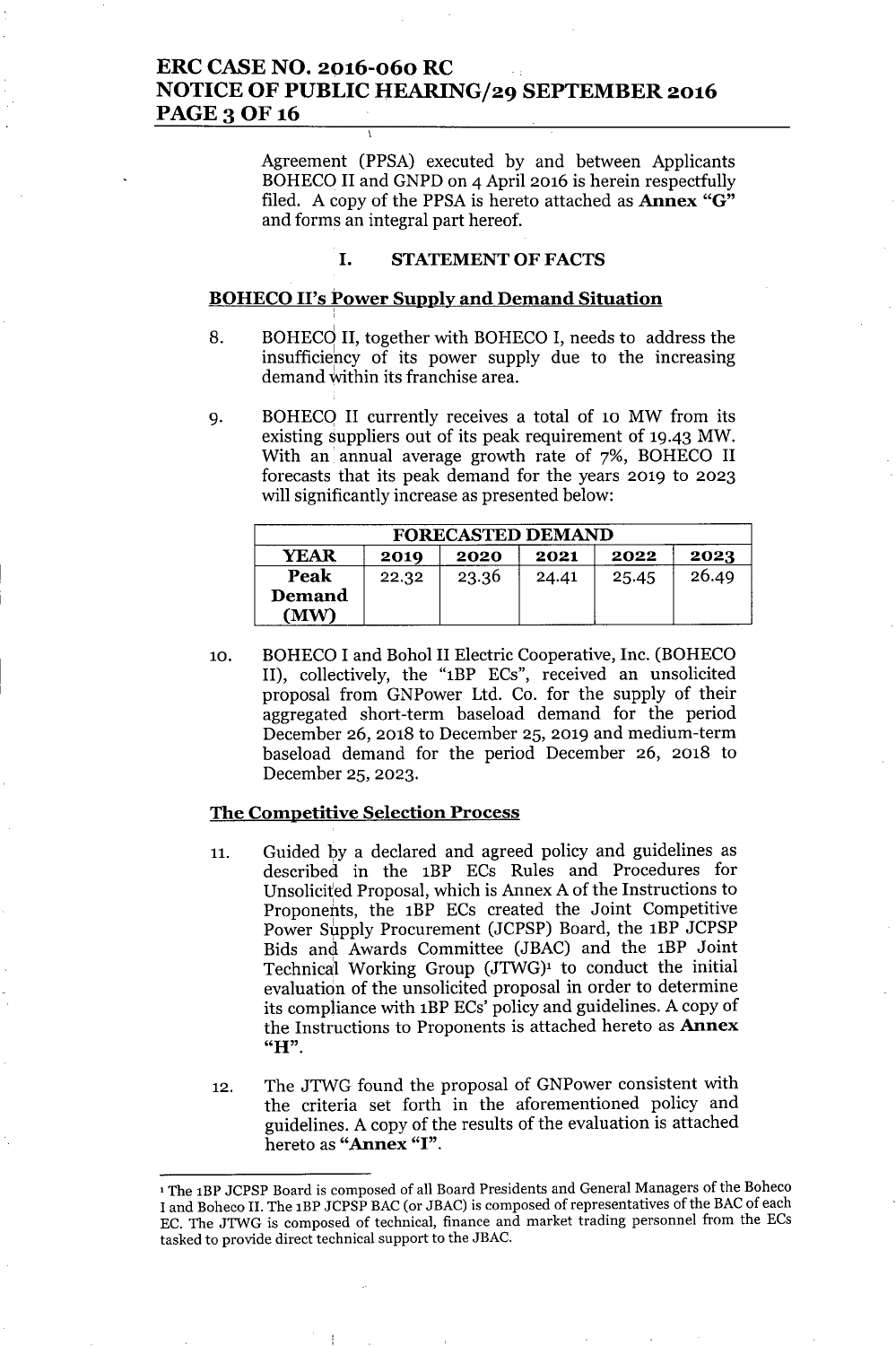## ERC CASE NO. 2016-060 RC NOTICE OF PUBLIC HEARING/29 SEPTEMBER 2016 PAGE 4 OF 16

- 13. GNPowet submitted a Firm and Final Proposal, containing the Legal, Technical and Financial Documents; the Technical Proposal; and the Financial Proposal, as required by the JBAC. GNPower, through the submitted bidding documents, manifested to the JBAC that a special purpose company was established for the Dinginin Project, which is GNPower Dinginin<sub>|</sub> Ltd. Co. ("GNPD"), and GNPower is the lead developer of the said project.
- 14. After a more detailed evaluation, the JBAC endorsed the GNPower proposal to the 1BP JCPSP Board, which granted GNPower the *Original Proponent* status in the Competitive Selection Process through Comparative Proposals for the procurement of the short-term and medium-term baseload power supply of 1BP ECs. A copy of the results of the detailed evaluation is attached hereto as **Annex "J"**.
- 15. Generating companies (GENCOs) were invited to submit Comparative Proposals to challenge GNPower's offer through publications in newspapers of general and national  $circulation$  for two  $(2)$  consecutive weeks and through written ihvitations to the GENCOs listed in the DOE website. Copies of the invitation as published twice in the Philippine Daily Inquirer and the Affidavit of Publication are attached hereto as Annexes "K" to "K-1".
- 16. Participating GENCOs submitted letters of intent (LOIs), copies of which are attached hereto as Annexes "L" to "L-3", and; were provided with a copy the Instructions to Proponehts (ITP) and due diligence data. Thereafter, transaction conferences were held to clarify and discuss the transaction process, requirements, rules and evaluation methodology.
- 17. On 15 June 2016, during the submission and opening of bids, Trans Asia Oil and Energy Development Corporation (TAOEDC) and Unified Leyte Geothermal Energy Inc. (ULGEI) submitted comparative proposals. Upon evaluation, the evaluated long-term levelized price of GNPower for the medium-term and of ULGEI for the short-term were the lowest. The results of the evaluation are shown in **Annex** " $M"$ .
- 18. On 22 January 2016, the JBAC issued a Notice of Award to GNPower and the same was accepted by GNPower on 27 January 2016, a copy of which is attached hereto as **Annex** "N".
- 19. Afterwards, the 1BP ECs, GNPower and GNPD finalized the terms and conditions of the Power Purchase and Sale Agreement (PPSA) based on the Key Contract Terms provided in the ITP. Separate/individual but identical PPSAs were signed by and between each of BOHECO I and BOHECO II and GNPD.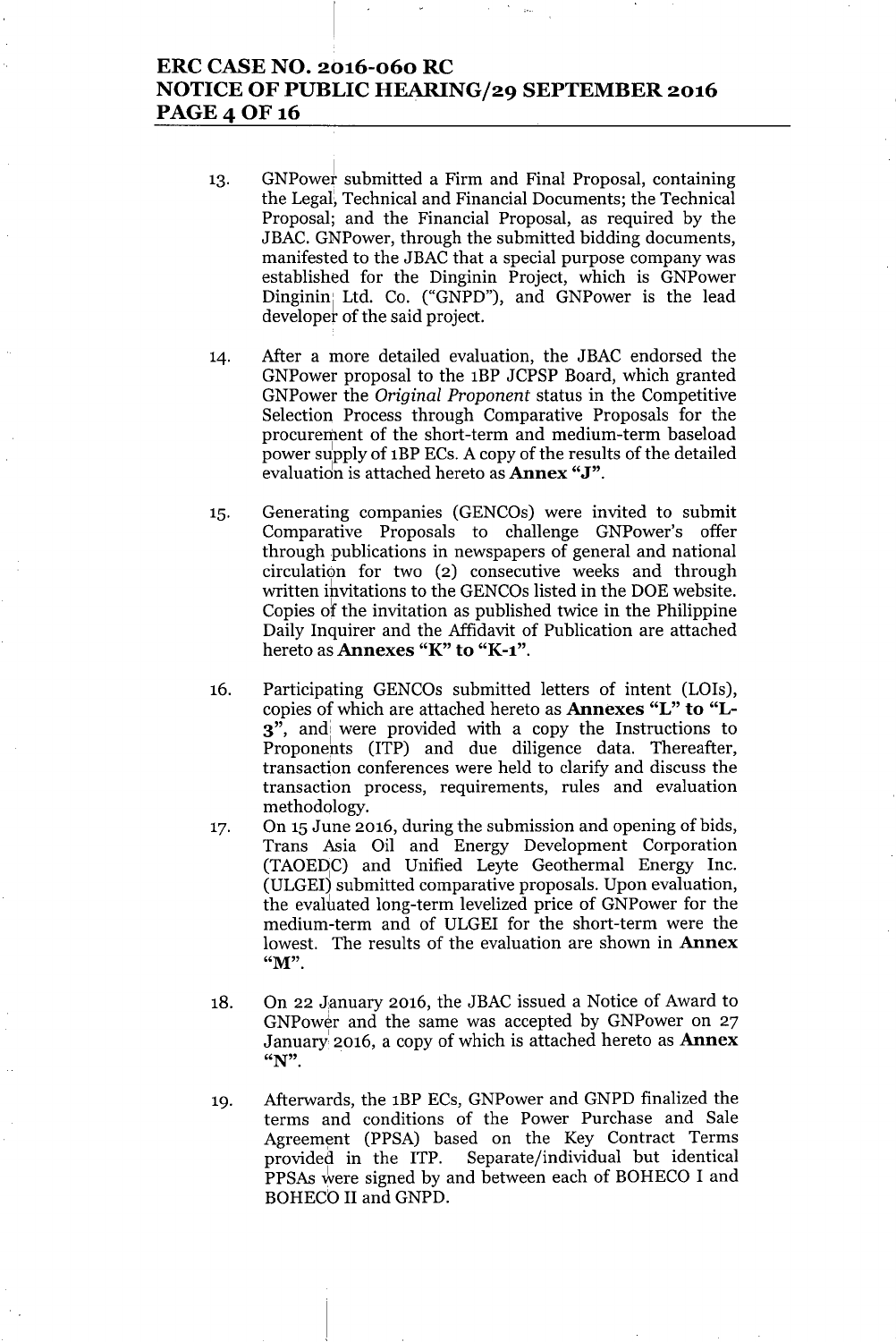# ERC CASE NO. 2016-060 RC NOTICE OF PUBLIC HEARING/29 SEPTEMBER 2016 PAGE 5 OF 16

"" ...•..••.1...•.:

20. Accordingly, on 4 April 2016, BOHECO II and GNPD executed the subject PPSA, providing the terms and conditions for the supply of 12 MW baseload power to BOHECO II to assure the adequate and reliable supply of power to BOHECO II's franchise area.

### II. ABSTRACT OF THE PPSA AND OTHER RELATED INFORMATION

- 21. The following are the salient features of the PPSA:
	- A. Term of Agreement. Subject to the terms and conditions of the PPSA, the PPSA shall be effective on the date of its execution, with commencement date on 26 December 2018, and shall terminate on 25 December 2023.
	- **B.** Source of Supply.<sup>2</sup> GNPD shall make available, sell, and deliver or cause to be delivered to BOHECO II the Product3 at the Delivery Point subject to the terms of the PPSA.

GNPD's facility shall be constructed and operated in Mariveles, Bataan. The Technical Details of the Project is herewith attached to form an integral part hereof as Annex "O";

C. Contracted Capacity. BOHECO II is contractually entitled to receive from GNPD, at any hour, subject to GNPD's Available Capacity (as defined in the PPSA) for such hour, the Contracted Capacity (as defined in the PPSA), as follows:

|   | Year Contracted Capacity (kW) |
|---|-------------------------------|
|   | 12,000                        |
| 2 | 12,000                        |
|   | 12,000                        |
|   | 12,000                        |
|   | 12,000                        |

BOHECO II shall utilize and pay for the capacity delivered by GNPD at 70% to 100% Capacity Utilization Factor (CUF). GNPD may increase the capacity up to 83% CUF and lower the same to not less than 70% CUF.

*C.l.* Option to Increase Contracted Capacity

Section 3.7 of the PPSA, provides that upon written notice to GNPD, BOHECO II may, upon approval by GNPD, increase its Contracted

<sup>2</sup> Section 3.1, Article 3. Obligations and Deliveries, PPSA, page 11

<sup>3</sup> Refers to electric capacity, contracted on a variable Capacity Utilization Factor basis, together with energy, as specified in Schedule 1 of the PPSA, as the context requires, or as otherwise agreed by the Parties. (Section 1.1, Article 1. Definitions and Interpretations, PPSA, page 8)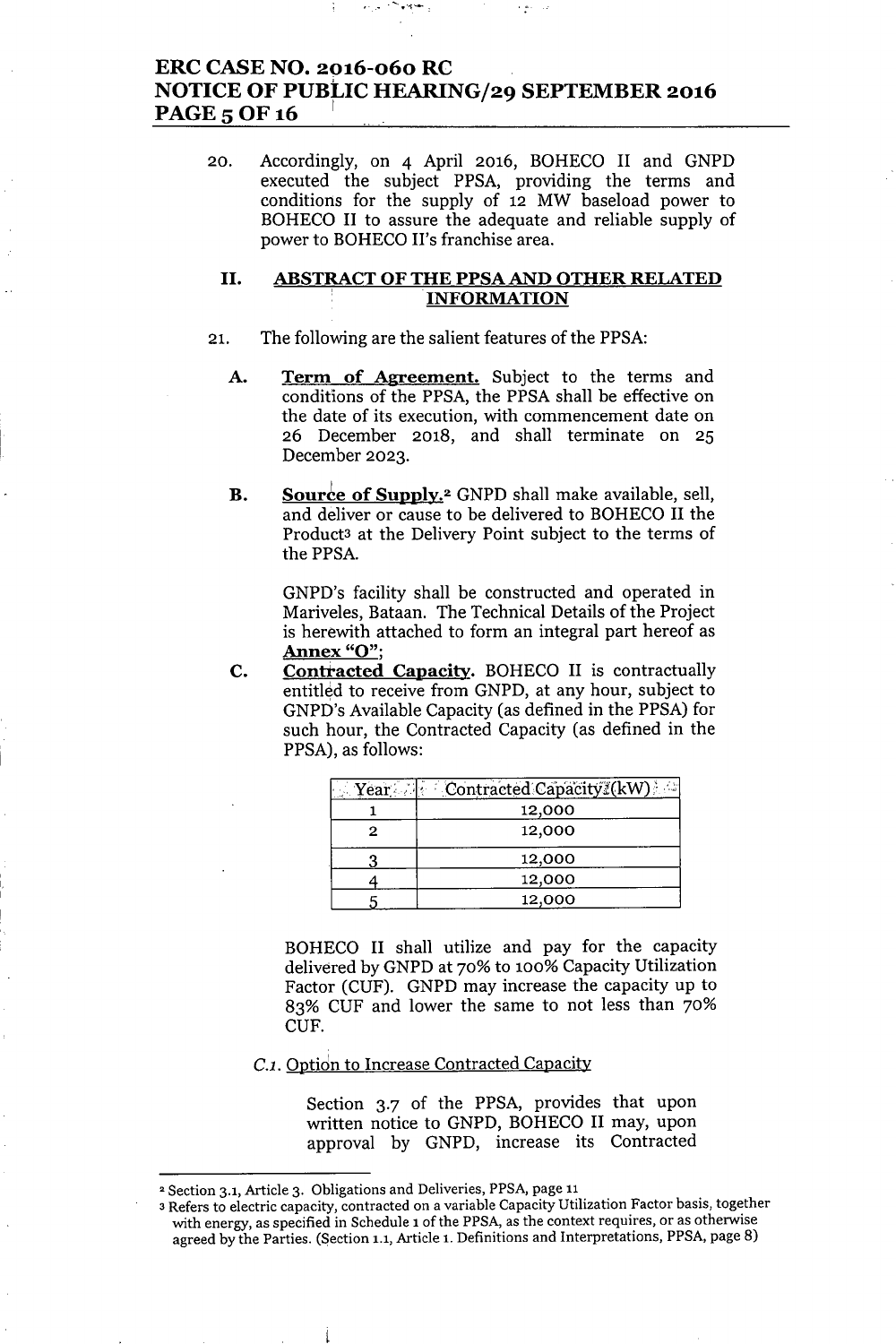# **ERC CASE NO. 2016-060 RC NOTICE OF PUBLIC HEARING/29 SEPTEMBER 2016 PAGE60F16**

Capacity which increase shall be subjected to the same terms and conditions contained in the PPSA. In considering whether or not to approve the request for increase in Contracted Capacity, GNPD may take into consideration the capacity available for such increase from its facility in its sole opinion, and/or the willingness of any other buyer to assign its Contracted Capacity. Such increase in Contracted Capacity shall be effective on the date GNPD gives its written approval.

**D. Contract Price.** The Contract Price shall be composed of Capacity Price and Energy Price. The Capacity Price shall be computed as the product of the Capacity Fee for a Billing Period multiplied by the quantity of Product delivered at the Delivery Point. The Energy Price shall be computed as the product of the Energy Fee for a Billing Period multiplied by the quantity of Product delivered at the Delivery Point, and shall be inclusive of the existing Government Charges under Energy Regulations No. 1-94 as of Effective Date.

### *D.l.* Capacity Fee

The *Capacity Fee* is the component of the Contract Price allocated to pay for the cost, as well as the operations and maintenance of the power plant and is designated as the Capacity Fee in *Schedule 1* of the PPSA as such may be adjusted from time to time based on GNPD's Capacity Factor.

The corresponding Capacity Fee for a given Capacity Utilization Factor is set forth in the table below:

| Capacity<br><b>Utilization Factor</b><br>(%) | <b>Capacity Fee</b><br>$(\$ /kWh)$ |
|----------------------------------------------|------------------------------------|
| 100%                                         | 0.0466                             |
| 99%                                          | 0.0470                             |
| 98%                                          | 0.0475                             |
| 97%                                          | 0.0480                             |
| 96%                                          | 0.0485                             |
| 95%                                          | 0.0489                             |
| 94%                                          | 0.0494                             |
| 93%                                          | 0.0499                             |
| 92%                                          | 0.0505                             |
| 91%                                          | 0.0510                             |
| 90%                                          | 0.0515                             |
| 89%                                          | 0.0521                             |
| 88%                                          | 0.0527                             |
| 87%                                          | 0.0532                             |
| 86%                                          | 0.0538                             |
| 85%                                          | 0.0544                             |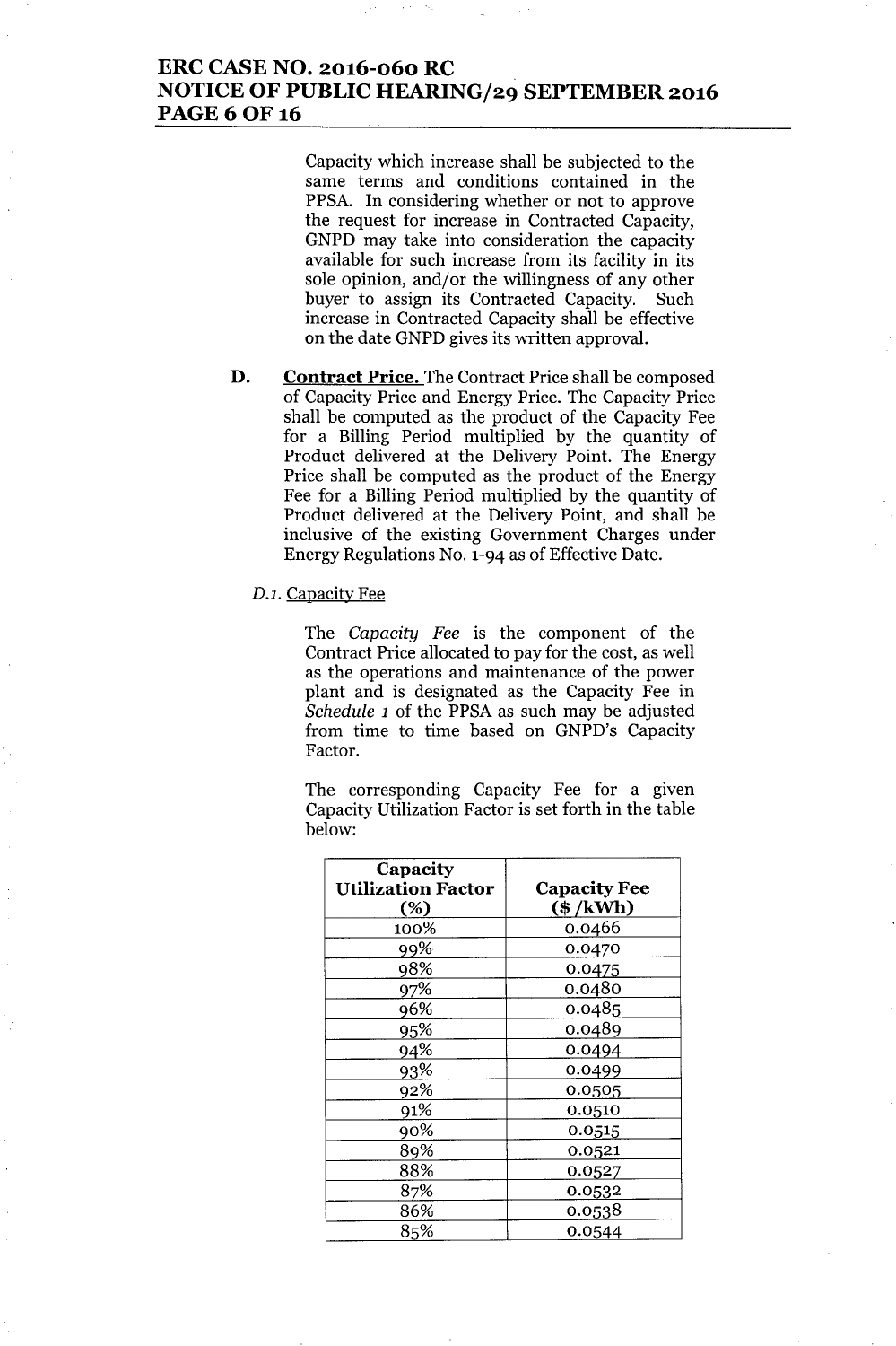# ERC CASE NO. 2016-060 RC NOTICE OF PUBLIC HEARING/29 SEPTEMBER 2016 **PAGE 7 OF 16**

| 84% | 0.0551 |
|-----|--------|
| 83% | 0.0557 |
| 82% | 0.0563 |
| 81% | 0.0570 |
| 80% | 0.0577 |
| 79% | 0.0584 |
| 78% | 0.0591 |
| 77% | 0.0599 |
| 76% | 0.0606 |
| 75% | 0.0614 |
| 74% | 0.0622 |
| 73% | 0.0630 |
| 72% | 0.0639 |
| 71% | 0.0647 |
| 70% | 0.0656 |

For the resulting Capacity Utilization Factor which is not a whole number, the corresponding Capacity Fee shall be computed using the formula as set forth below:

*Capacity Fee*  $= -0.08667$  x (CUF)<sup>3</sup>  $+ 0.29510 x (CUF)^2$  $- 0.37526$  x CUF  $+ 0.21342$ 

Where:

*Capacity Fee - is the Capacity Fee in \$/kWh*

- *CUF - is the Capacity Utilization Factor between 70% and 100%, provided that if the actual CUF is below 70% (the "Minimum Capacity Utilization Factor"), the Capacity Price shall be calculated based* on *the Capacity Fee and quantity associated with the Minimum Capacity Utilization Factor.*
- *The Capacity Utilization Factor (CUF) shall be computed asfollows:*

$$
CUF = max\Big\{70\%, \frac{Q}{CC * [H_T - EH_0]}\Big\}
$$

Where:

Q = *Quantity* as *defined in Section* 1.1 *of the Agreement*

- CC = *Contracted Capacity, in kW,* as *set forth in Schedule 1*
- *HT* = *Total number of hours in such Billing Period*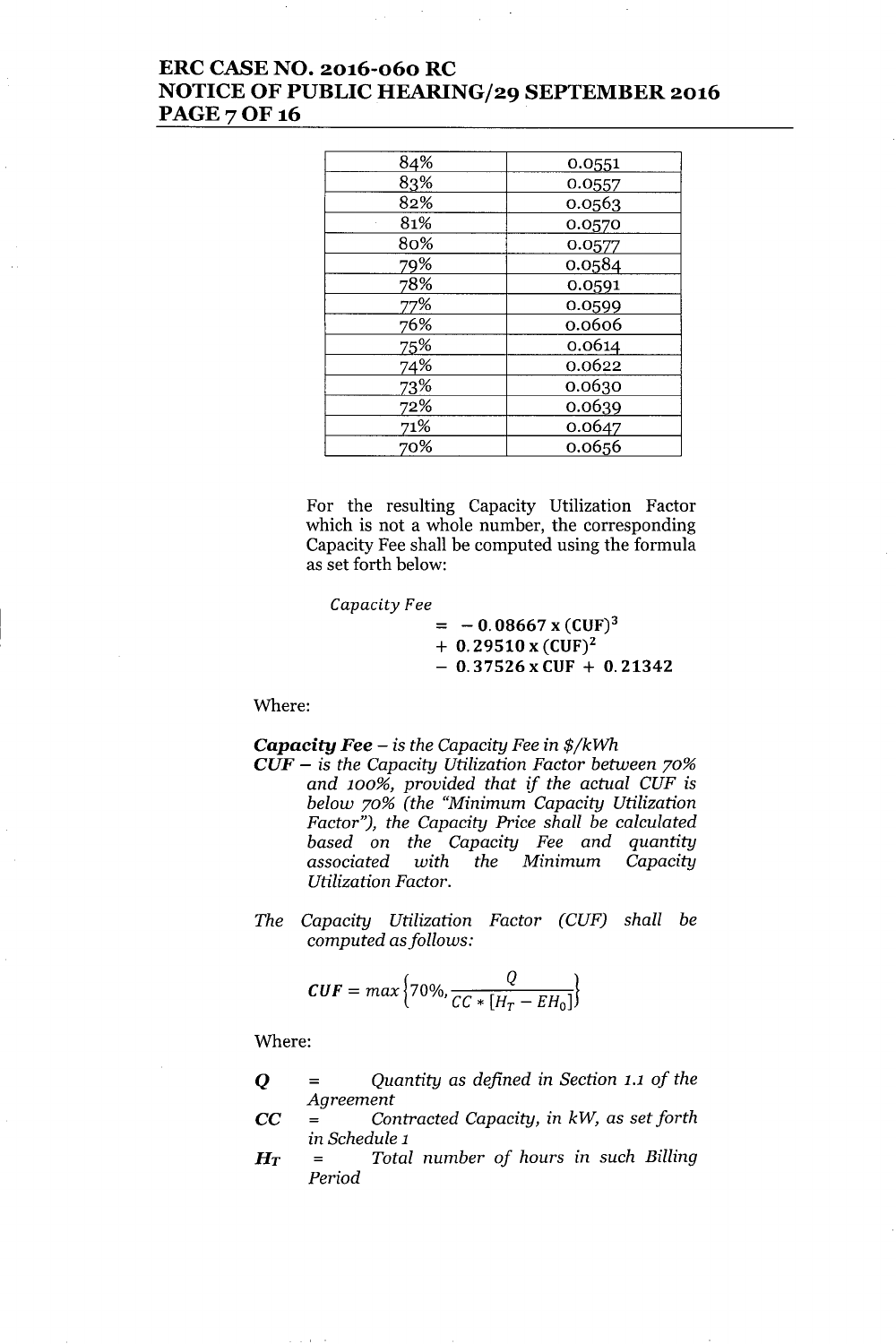# **ERC CASE NO. 2016-060 RC** NOTICE OF PUBLIC HEARING/29 SEPTEMBER 2016 **PAGE 8 OF 16**

*EHTO* = *the sum of the duration, in Equivalent Hours, of Scheduled Outages and Unscheduled Outages in such Billing Period*

|                | For example, |                                      |
|----------------|--------------|--------------------------------------|
| Q              |              | 7,140,000 kWh                        |
| $\rm CC$       | $=$ .        | 12,000 kW                            |
| $\rm H_T$      | $=$ .        | 720 hours                            |
| $\rm{EH_{TO}}$ | $=$ $\vdots$ | 20 hours                             |
|                | CUF          | 7,140,000 kWh                        |
|                |              | $12,000 kW * [720 hours - 20 hours]$ |
|                |              | 7,140,000 kWh                        |
|                |              | 8,400,000 kWh                        |
|                | $= 85.00\%$  |                                      |

D.2 Energy Fee

$$
Energy\,Fee = IEF \, x \, \left[\frac{CIF_n}{CIF_0}\right]
$$

Where,

*IEF - Initial Energy Fee equal to \$0.0278/ kWh* <sup>I</sup> *CIFn - CIF Cost of Fuelfor Billing Period* n *CIFo - Bdse CIF Cost of Fuel equal to* \$8.6955/ *million kcal*

- E. Capacity Utilization Discount. Section 5.3 (c) of the PPSA provides that if BOHECO II pays the invoice amount in full in accordance with GNPD's invoice instruction on or before the twenty-fifth (25<sup>th</sup>) day of the succeeding calendar month from the relevant Billing Period and BOHECO II's CUF is greater than or equal to 70%, BOHECO II shall receive a credit on the next subsequent bill equal to 2.8% of the Energy Fee multiplied by the actual quantity of the Product actually delivered set forth in such invoice for the Billing Period for which the credit was earned.
- F. Scheduled and Unscheduled Outages. Pursuan to Section 3.2, GNPD is allowed Scheduled Outages not to exceed five hundred forty (540) Equivalent Hours for each Contract Year during which times reduced or no deliveries will be available to BOHECO II. GNPD is likewise allowed Unscheduled Outages of five hundred forty (540) Equivalent Hours for each Contract Year during which times reduced or no deliveries will be available to the Buyer.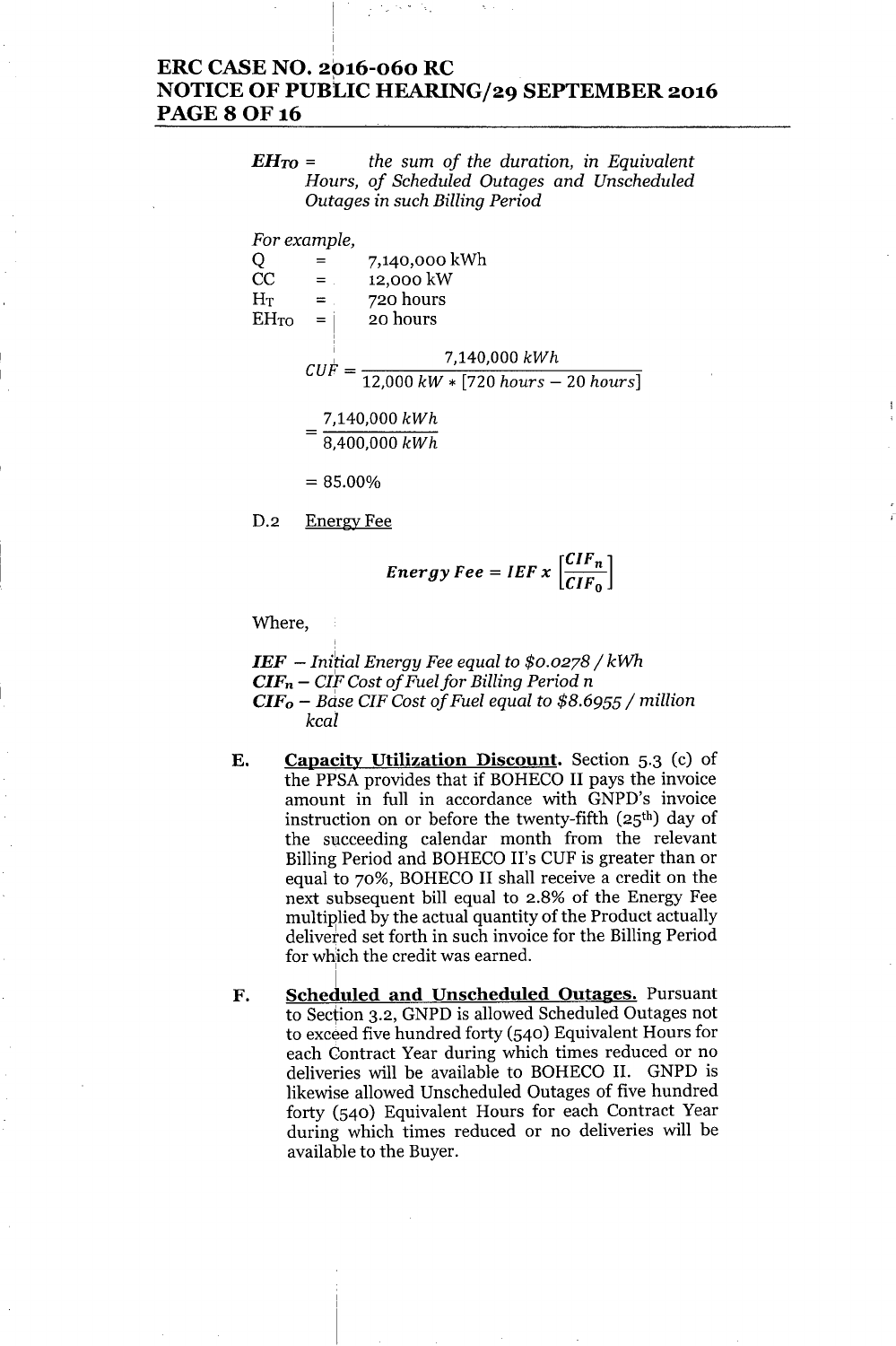# $\bf{ERC}$  CASE NO. 2016-060 RC NOTICE OF PUBLIC HEARING/29 SEPTEMBER 2016 PAGE 9 OF 16

#### III. <u>COMMERCIAL ADVANTAGE OF THE GENERATIO</u> RATE AND IMPACT ON BOHECO II'S RETAIL RATES

- 22. BOHECO II needs to address the insufficiency of its power supply due to the increasing demand within its franchise area.
- 23. The additional capacity and supply from GNPD will significantly augment the supply deficiency of BOHECO II and will decrease the adverse effects thereof by providing a stable and adequate source of electricity.
- 24. Aside from the lower generation cost of the power supply from GNPD, BOHECO II is also entitled to Capacity Utilization Discount, if conditions are met, which makes even *mote* competitive the proposed rate contained in the subject PPSA.
- 25. Among alternative suppliers capable of providing additional energy to BOHECO II GNPD's rates proved to be more reasonable and competitive. While GNPD's offer is primarily intended for its base load requirements, the Capacity Factor Pricing under the PPSA provides flexibility in the 1BP ECs' utilizatioh of the Contracted Capacity.
- 26. BOHECO II simulated a rate impact analysis which ultimately resulted in PhP 0-4102/kWh rate reduction with the execution of the PPSA with GNPD, to wit:

| Power<br><b>Supplier</b> | Forecasted<br>Quantity<br>(kWh) | <b>Amount</b><br>(PhP) | Percent<br><b>Share</b><br>(%) | <b>Resulting</b><br>Capacity<br><b>Utilization</b><br>Factor (%) | Average<br>Rate<br>(P/kWh) | Weighted<br>Average<br>Rate<br>(kWh) |
|--------------------------|---------------------------------|------------------------|--------------------------------|------------------------------------------------------------------|----------------------------|--------------------------------------|
| Greencore                | 72,708,000.00                   | 413,259,147.52         | 61.99%                         | 83%                                                              | 5.6838                     |                                      |
| GNPD 3                   | 36,792,000.00                   | 164,350,161.57         | $31.37\%$                      | 35%                                                              | 4.4670                     | 5.3589                               |
| <b>WESM</b>              | 7,798,208.79                    | 50,977,558.44          | 6.65%                          | 100%                                                             | 6.5371                     |                                      |
| <b>TOTAL</b>             | 117,298,208.79                  | 628,586,867.53         |                                |                                                                  |                            |                                      |

### Simulation of Generation Mix, Rate with GNPD for the Year 2019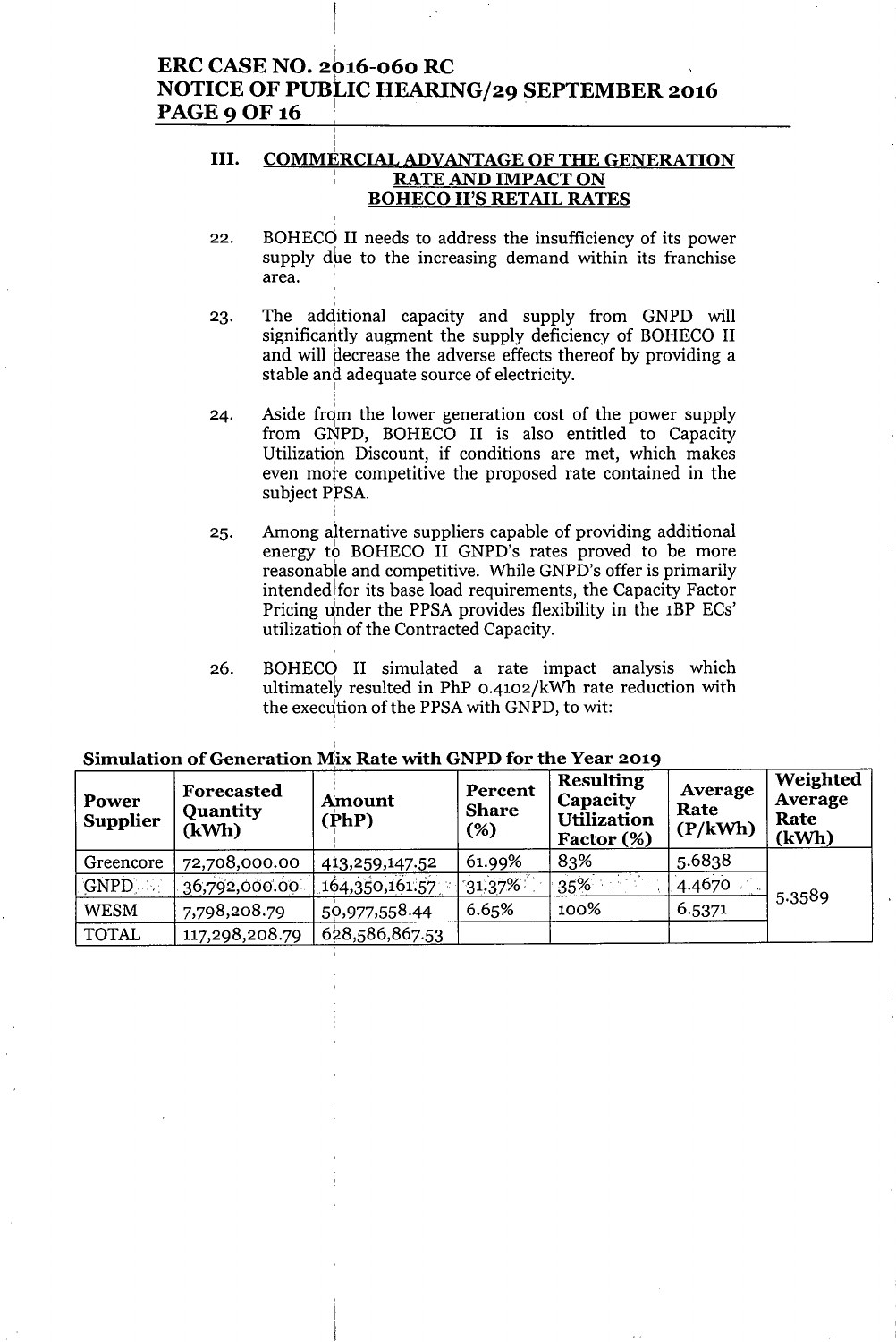# **ERC CASE NO. 2016-060 RC NOTICE OF PUBLIC HEARING/29 SEPTEMBER 2016** PAGE 10 OF 16

| Power<br><b>Supplier</b> | Forecasted<br><b>Quantity</b><br>(kWh) | Amount<br>(PhP) | Percent<br><b>Share</b><br>(%) | <b>Resulting</b><br>Capacity<br><b>Utilization</b><br>Factor (%) | Average<br>Rate<br>(P/kWh) | Weighted<br>Average<br>Rate<br>(kWh) |
|--------------------------|----------------------------------------|-----------------|--------------------------------|------------------------------------------------------------------|----------------------------|--------------------------------------|
| Greencore                | 72,708,000.00                          | 413,259,147.52  | 61.99%                         | 83%                                                              | 5.6838                     |                                      |
| <b>GNPD</b>              | 0.00                                   | 0.00            | 0.00                           | 0.00                                                             | 0.00                       |                                      |
| <b>WESM</b>              | 44,590,208.79                          | 263,447,370.76  | 38.01%                         | 100%                                                             | 5.9082                     | 5.7691                               |
| <b>TOTAL</b>             | 117,298,208.79                         | 676,706,518.27  |                                |                                                                  |                            |                                      |

### **Simulation of Generation Mix Rate without GNPD for the Year 2019**

*Notes:*

- *1. Forecast- BOHECO-II forecasting methodology considers all the available data* as*forecasting inputs. From the data that we have the* 7 *years historical energy purchased, the most suitable method* is *the trend analysis. Through trend analysis, the historical data* is *represented with mathematical models closely fitted to its curve characteristic while the peak demand forecast* is *derived from the forecasted system energy by dividing the forecasted energy by the product of the Load Factor and the total number of hours* in a *year (8,760 hours).*
- *2. Price Assumption*

| Year 2019                               | Capacity<br>Fee $($$<br>/kWh) | Energy<br>Fee $($$<br>/kWh) | Price             |
|-----------------------------------------|-------------------------------|-----------------------------|-------------------|
| GREENCORE <sub>2019</sub><br>(inflated) |                               |                             | 5.6838<br>Php/kWh |
| GNPD @Inflated                          | 0.0656                        | 0.0300                      | 0.0956<br>\$/kWh  |
| <b>WESMAverage</b>                      |                               |                             | 5.1693<br>Php/kWh |

*\*Greencore Price equal to 5.05Php/kWh at year 2015 inflated by* 3% *yearly*

- *\*GNPD rate* is *based* on *the corresponding (i) Capacity Fee at 70% CUF from the GNPD evaluated bid price.* (ii) *Submitted fuel cost* in *peso was converted to dollar using the reference forex rate and was inflated using Fuel Inflation Factor from World Bank Commodities Price Forecast (Nominal USD), July 20,2015 and World Bank Commody Price Data released December* 1, *2015*
- *3. FOREX (Foreign Exchange Rate used during evaluation of bid proposals) FOREX-* 46.7422 *PHP/USD*

The complete Rate Impact Analysis is attached as **ANNEX**  $"P".$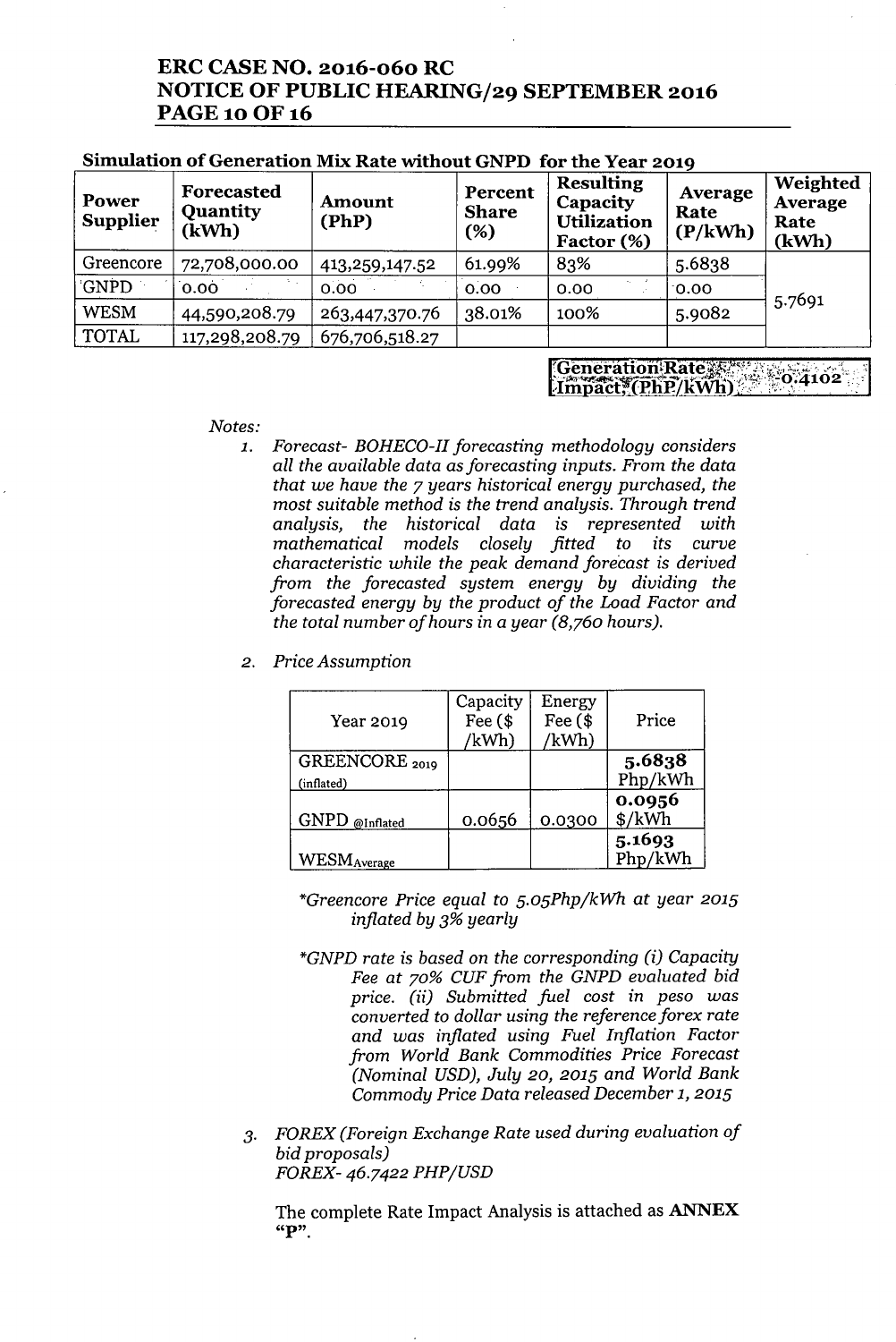# **ERC CASE NO. 2016-060 RC NOTICE OF PUBLIC HEARING/29 SEPTEMBER 2016 PAGE 11 OF 16**

27. In compliance with Rule 20 of ERC Rules of Practice and *Procedure* relative to the submission of supporting documents and information for the approval of the PPSA and the rate structure embodied therein, Applicants BOHECO II and GNPD attach the following documents to form integral parts hereof:

| <b>ANNEX</b>       | DOCUMENT                                                                                                                                      |
|--------------------|-----------------------------------------------------------------------------------------------------------------------------------------------|
| "O"                | <b>Executive Summary of the PPSA</b>                                                                                                          |
| "R"                | Breakdown of the Contract Price and Sample Calculation                                                                                        |
| $\overline{``S"}$  | GNPD's Financial Assumptions including Project Cost, Sources of                                                                               |
|                    | Financing, Debt-Equity Ratio, WACC computation, and Projected                                                                                 |
|                    | <b>Equity IRR</b>                                                                                                                             |
| $\overline{r}$     | Breakdown of Costs including Engineering, Procurement and                                                                                     |
|                    | Construction (EPC) Costs, Operations and Maintenance (O&M)                                                                                    |
|                    | Costs, and Projected Fuel Costs                                                                                                               |
| "U"                | Projected Balance Sheet, Income Statement, Revenue and Cash Flow                                                                              |
| " $U-1$ "          | Compact Disc containing a soft copy of Annexes "S" to "U"                                                                                     |
| $\sqrt[6]{y^2}$    | Details of Fuel Procurement                                                                                                                   |
| $\overline{N-1}$   | Sworn Statement - Coal Procurement Process                                                                                                    |
| $\sqrt[4]{w^2}$    | GNPD's Audited Financial Statement for 2014                                                                                                   |
| $\overline{K''}$   | GNPD's Transmission Plan for the Project                                                                                                      |
| $\overline{``Y"'}$ | Certificate of Endorsement from DOE that the Project is included in                                                                           |
|                    | the DOE's Power Development Plan                                                                                                              |
| $``Y-1"$           | Environmental Certificate of Compliance from DENR                                                                                             |
| $\overline{Z''}$   | BOHECO II's Distribution Development Plan (DDP)                                                                                               |
| "AA"               | BOHECO II's Actual and Forecasted Energy and Demand                                                                                           |
| " $BB"$            | <b>BOHECO II's Average Daily Load Curve</b>                                                                                                   |
| "CC"               | BOHECO II's Board Resolution authorizing the approval and signing                                                                             |
|                    | of the PPSA, authorizing its Board President, Virginia Itim and                                                                               |
|                    | General Manager, Eugenio R. Tan, to sign the PPSA on behalf of                                                                                |
|                    | BOHECO II, and the filing of the Application with the ERC for the                                                                             |
|                    | approval of the PPSA                                                                                                                          |
| " $DD"$            | BOHECO II's Secretary's Certificate attesting to the resolution of its<br>Board of Directors authorizing its General Manager, Eugenio R. Tan, |
|                    | to jointly file with the ERC the Application for the approval of the                                                                          |
|                    | PPSA between BOHECO II and GNPD, and designating Engr.                                                                                        |
|                    | Vicente T. Ocmeja Jr. as witness                                                                                                              |
| $\overline{P}EE$ " | GNPD's General Partner's Certificate attesting to the resolution of                                                                           |
|                    | the Partners to execute the subject PPSA with BOHECO II and                                                                                   |
|                    | designating signatories thereto                                                                                                               |
| "EE-1"             | GNPD's General Partner's Certificate attesting to the resolution of                                                                           |
|                    | the Partners to file an application for the approval of the subject                                                                           |
|                    | PPSA with the ERC and designating its authorized representatives                                                                              |
|                    | and counsels                                                                                                                                  |

28. Applicants BOHECO II and GNPD are reserving their right to submit other documents, either in the course of the hearing or as may be required by this Honorable Commission.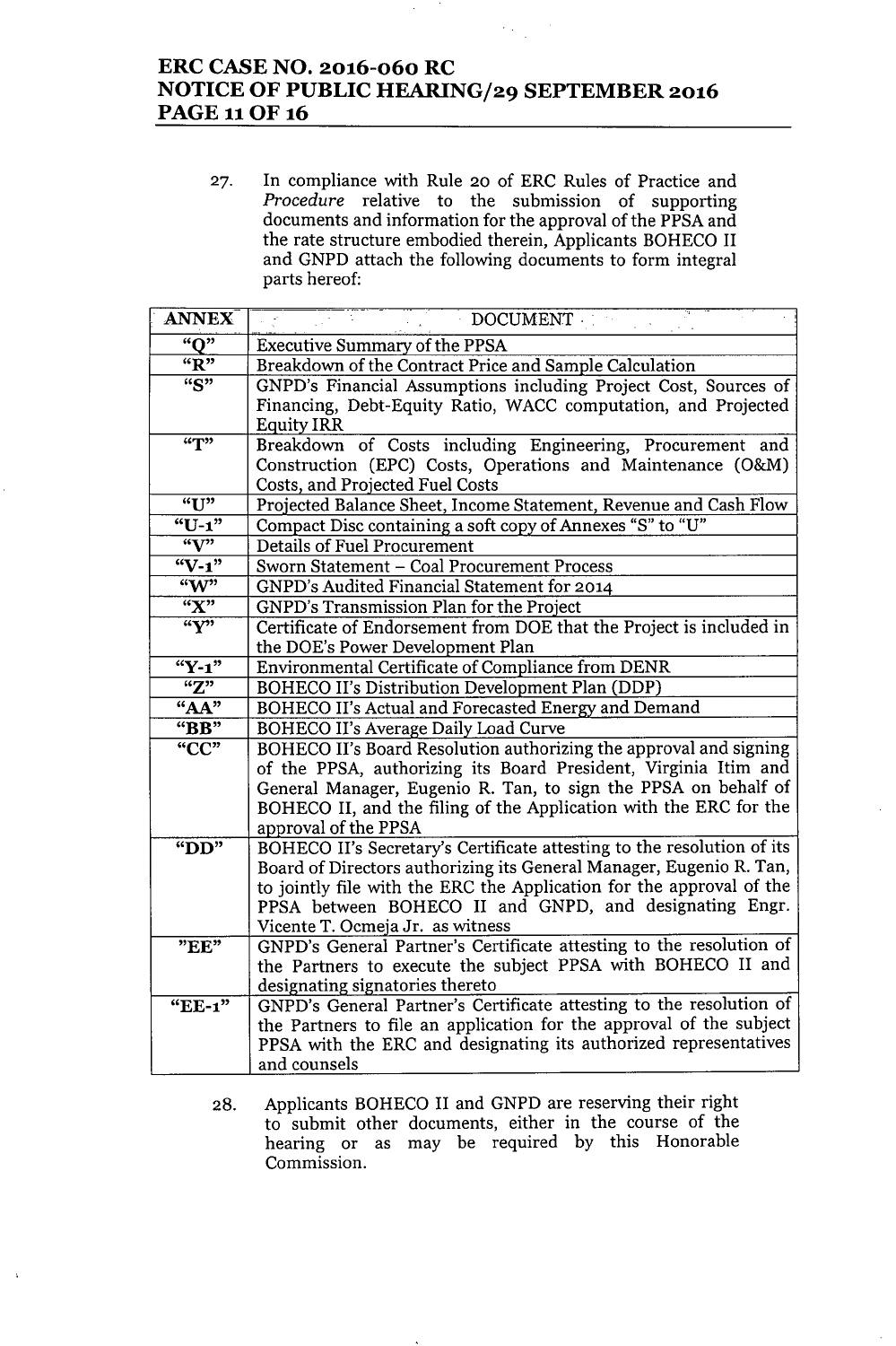### ERC CASE NO. 2016-060 RC NOTICE OF PUBLIC HEARING/29 SEPTEMBER 2016 PAGE 12 OF 16

### IV. COMPLIANCE WITH PRE-FILING REOUIREMENTS

- 29. Applicants manifest compliance with the pre-filing requirements mandated under the *Implementing Rules and Regulations of the EPIRA* and *Rule* 6 *of the ERC Rules of Practice and Procedure,* to be established by the following:
	- a. Certifications acknowledging receipt of the *Application* with ahnexes to be issued by the Legislative Bodies of Pasig City, Municipality of Jagna, and the Province of Bohol, to be appended as **Annexes** "FF", "GG" and "HH", respectively;
	- b. Notarized Affidavit of Publication stating that the *Applidation* was published in a newspaper of general circulation within BOHECO II's Franchise Area, to be appended herein as Annex "II"; and
	- c. Complete newspaper issue where the *Application* was published, to be appended herein as  $\text{Annex}$  "II-1", and the relevant page thereof where the *Application* appears, as **Annex "II-2"**.

### V. MOTION FOR CONFIDENTIAL TREATMENT OF ANNEXES "H" to "J" and "S" to "V"

- 30. Under *Rule* 4 *of the ERC Rules of Practice and Procedure,* a party to any proceeding before the Honorable Commission may request that certain information not be disclosed and be treated as confidential, by describing with particularity the information to be treated as confidential, specifying the ground for the claim of confidential treatment of the information and, if applicable, specifying the period during which the information must not be disclosed.
- 31. Applicant BOHECO II humbly requests for the confidential treatment of Annexes "H" to "J" hereof, consisting of the tender documents. These annexes show the individual offers of the bidders which participated in the 1BP JCPSP, as well as the results of the evaluation. The 1BP ECs, BOHECO II included, are bound by their undertaking to secure and keep in confidence the offers and the proposed terms of supply, so as not to prejudice or pre-empt any future CSPs in which these bidders will participate. Otherwise, BOHECO II and the rest of the 1BP EC's may be held liable for damages for breach df confidentiality, and eventually, risk their good relations with the suppliers concerned.
- 32. Similarly, Applicant GNPD respectfully moves for the confidential treatment of **Annexes** "S" to "V" hereof. These annexes, exclusively owned by Applicant GNPD, contain information which are considered part of its business and trade secrets. As such, GNPD has the sole proprietary interest and will be unduly prejudiced should they be disclosed to the public.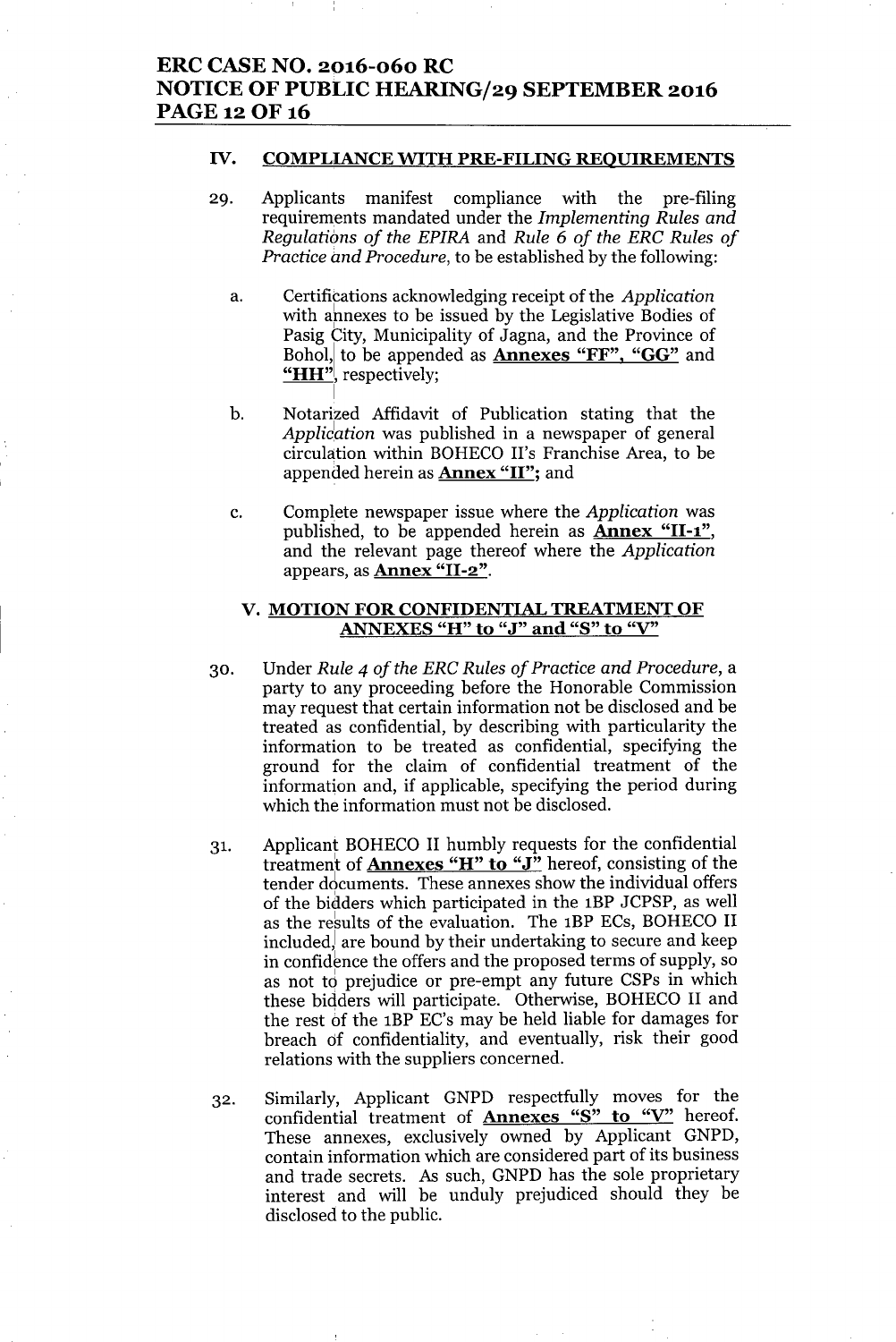## **ERC CASE NO. 2016-060 RC** <sup>I</sup> **NOTICE OF PUBLIC HEARING/29 SEPTEMBER 2016 PAGE 13 OF 16 <sup>I</sup>**

- 33. These annexes contain numbers, data, formula, methodology, and calculations involving valuable and sensitive commercial, financial information reflecting GNPD's business operations and financial trade secrets. Therefore, GNPD's confidential, proprietary, and private information included in the aforesaid annexes should be protected from public dissemination. Otherwise, such information can be illegally and unfairly utilized by business competitors who may use the same for their own private gain and to the irreparable prejudice of GNPD. Negotiations with prospective customers may also be affected.
- 34. The information contained in **Annexes** "S" **to** "V", constitute "trade secrets", for which GNPD has actual and valuable proprietary interest. As explained by the Supreme Court, a trade secret may consist of any formula, pattern, device, or compilation of information that is used in one's business and gives the employer an opportunity to obtain an advantage over competitors who do not possess the information4. It is indubitable that trade secrets constitute proprietary rights and jurisprudence has consistently acknowledged the private character of trade secrets5. Further, ks ruled in *Garcia vs. Board of Investments<sup>6</sup> ,* trade secrets land confidential, commercial and financial information are *exempt* from public scrutiny.
- 35. Accordingly, it is respectfully submitted that **Annexes** "H" **to** "J" **and** "S" **to** "V' must be accorded confidential treatment. As such, they are to be used *exclusively* by the Honorable Commission and for the *sole* purpose of evaluating this *Application,* thereby protecting these data from unnecessary public disclosure.
- 36. In accordance with *Section l(b), Rule* 4 *of the ERC Rules of Practice and Procedure,* Applicants BOHECO II and GNPD submit one (1) copy each of **Annexes** "H" to "J" and "S" to "V" in a sealed envelope, with the envelope and each page of the documents stamped with the word *"Confidential".*

### **VI. PRAYER FOR PROVISIONAL AUTHORITY**

- 37. All the foregoing allegations are re-pleaded by reference in support of herein *Prayer* for the issuance of Provisional Authority to implement the subject PPSA.
- 38. BOHECO II and GNPD pray for the issuance of a Provisional Authority or interim relief prior to final decision pursuant to *Rule* 14 of the *ERC Rules* of *Practice* and *Procedure*, to wit:

*<sup>4</sup> Air Philippines Corporation vs. Pennswell Inc.,* G.R. No. 172835, December 13, 2007. *<sup>5</sup> Ibid.,*

<sup>&</sup>lt;sup>6</sup> 177 SCRA 374 (1989).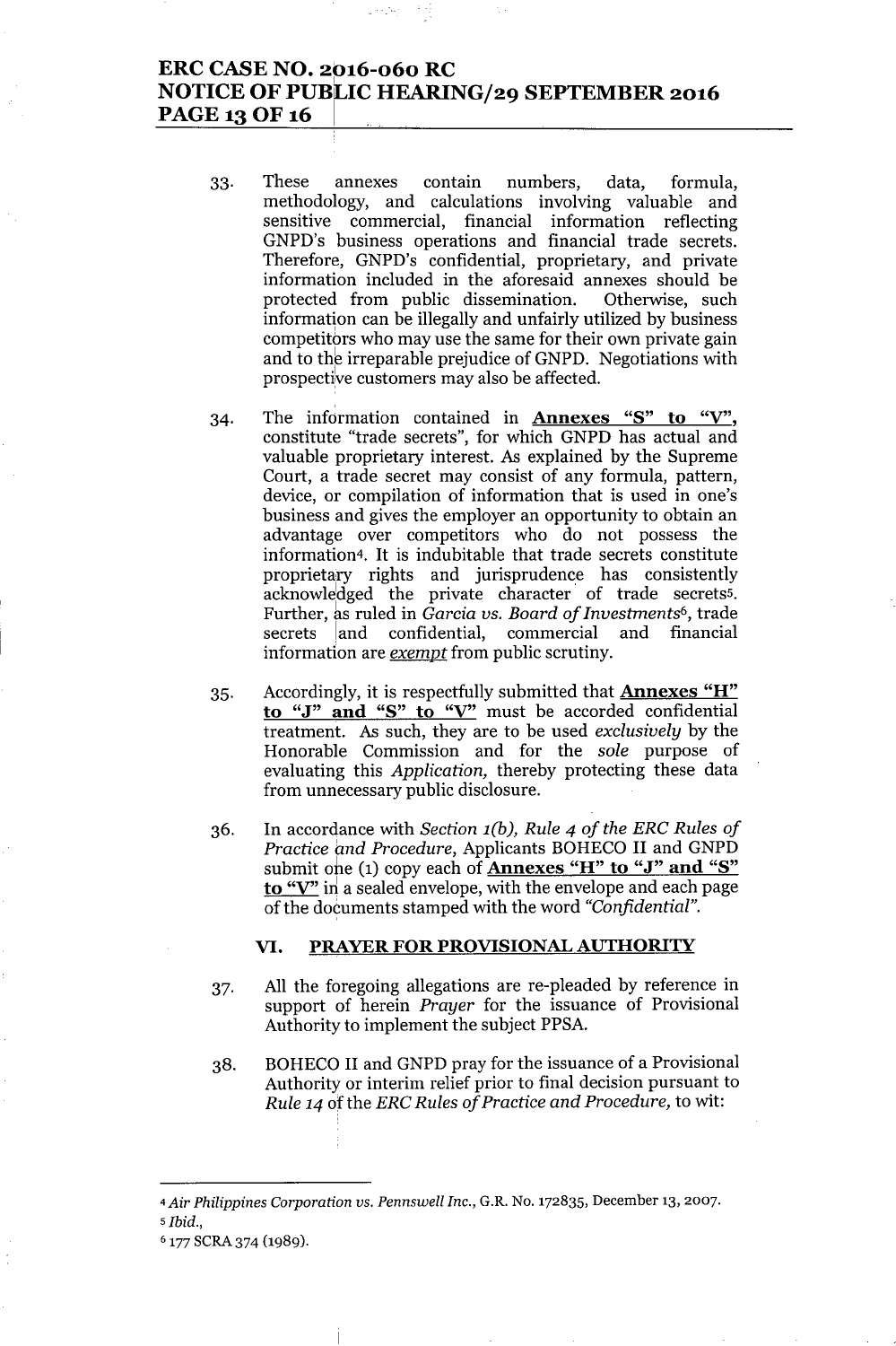# **ERC CASE NO. 2016-060 RC NOTICE OF PUBLIC HEARING/29 SEPTEMBER 2016** PAGE 14 OF 16

*"Section*13. *Action* on *the Motion. - Motionsfor provisional authoritg or interim relief may be acted upon with or without hearing. The Commission shall act* on *the motion* on *the basis*<sup>I</sup> *of the allegations of the application or petition and supporting documents and other evidences that applicant. or petitioner has submitted and the comments or opposition filed by any interested person, if there be any."*

- 39. Worthy of note is that based on the Department of Energy's (DOE) 2015-2030 Luzon and Visayas Grids Supply-Demand Outlook, Luzon's peak demand in 2015 is 8,974MW with an Annual Average Growth Rate (AAGR) of 4.85% while Visayas' Peak Demand is 1,847MW with AAGR of 3-4%. Therefore, Luzon's peak demand is expected to increase to 11,347MW in 2020, and to 18, 264MW by the year 2030 and for Visayas, 2,042MW in 2020 and 3,025MW in 2030. This electricity demand growth has led to DOE's call for planning and investments in the power sector.
- 40. The continuous addition of supply shall help keep stable power supply for the increasing demand and low and stable cost of power available at the WESM and for the end-users.
- 41. Contributing to the Luzon and Visayas Grid's demand growth is BOHECO II's peak load demand which increases at a rate of 7 % per year. By 2019, it is projected that BOHECO II's existing power suppliers will not be able to meet the power needs of its member consumers, which is expected to have increased to 22.317 MW.
- 42. Thus, the PPSA with GNPD is crucial for BOHECO II to guarantee that its forward power needs are satisfied, without compromising the reasonableness of the generation rate to be passed on to its member-consumers.
- 43. While target delivery of power under the terms and conditions of the PPSA is still expected to commence by contract year 2019, Applicants, nonetheless, shall begin at the earliest opportune time their compliance with all financial and regulatory requirements and processes leading up to the timely completion of GNPD's facility.
- 44. It is also worthy to note that part of the funds needed to construct GNPD's facility will be sourced from loans coming<br>from banks/financial institutions. The Honorable from lianks/financial institutions. The Honorable Commiss:ion's provisional approval of the instant *Application* is a vital requirement for the release of the loan proceeds; Hence, a timely compliance with the requirements of the financial agreements ensures stable source of funds and timely construction of the generation facility, and the implementation of the PPSA as contemplated by the Applicants.
- 45. With continuous financing, the timely implementation of the project shall be assured, to the full benefit of BOHECO II and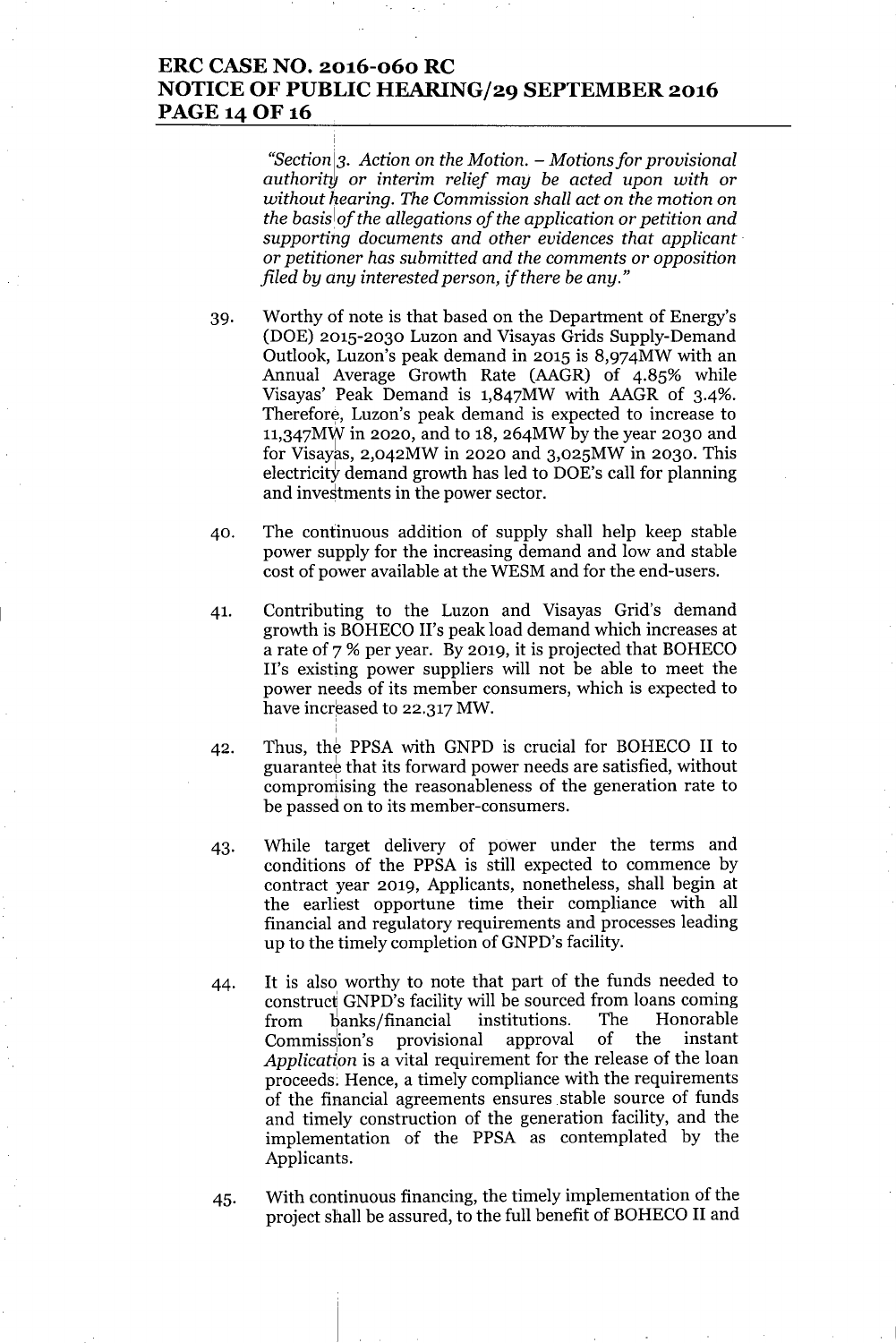# ERC CASENO. 2016-060 RC NOTICE OF PUBLIC HEARING/29 SEPTEMBER 2016 PAGE 15 OF 16

the Luzon and Visayas' Grids. Otherwise, any delay in the implemeptation of the project shall be detrimental to the grid as BOHECO II needs additional capacity for the growing demand and expose BOHECO II to supply risk and unstable market prices in the future.

- 46. To emphasize the necessity of a provisional approval of herein *Application,* a Judicial Mfidavit to support the prayer for provisional authority will be attached herewith to form an integral part hereof as **Annex "JJ".**
- 47. In recognition of the fact that a substantial amount of time is customarily needed to evaluate the documents submitted to support the approval of herein *Application*, Applicants BOHECO II and GNPD seek the kind consideration of the Honorable Commission to approve the instant *Application,* immediately, albeit, provisionally.

### PRAYER

WHEREfORE, premises considered, it is most respectfully prayed of the Honorable Commission that (i) all information set forth in **Annexes "H" to "J" and "S" to "V"** to the instant *Application* be treated as confidential; (ii) pending hearing on the merits, a Provisional Authority be DULY ISSUED authorizing the immediate implementation of the subject Power Purchase and Sale Agreement (PPSA) between Applicants BOHECO II and GNPD, including the rate structure therein, as applied; and (iii) that after due notice and hearing, the instant *Application,* the *Power Purchase and Sale !Agreement* and the rate structure contained therein be DULYIAPPROVED.

Further, in the event that a Final Authority shall be issued after GNPD starts actual delivery of power to BOHECO II under the terms of the subject PPSA, said Final Authority be retroactively applied to the date of such actual delivery.

Other reliefs as may be just and equitable under the premises are, likewise, most respectfully prayed for.

The Commission has set the Application for determination of compliance with the jurisdictional requirements, Expository Presentation, Pre-trial Conference, and presentation of evidence on 03 November 2016 (Thursday) at ten o'clock in the morning (10:00 A.M.) at BOHECO II's Main Office in Cantagay, Jagna, Bohol.

All persons who have an interest in the subject matter of the proceeding may become a party by filing, at least five (5) days prior to the initial hearing and subject to the requirements in the *ERC's Rules of Practice and Procedure,* a verified petition with the Commission